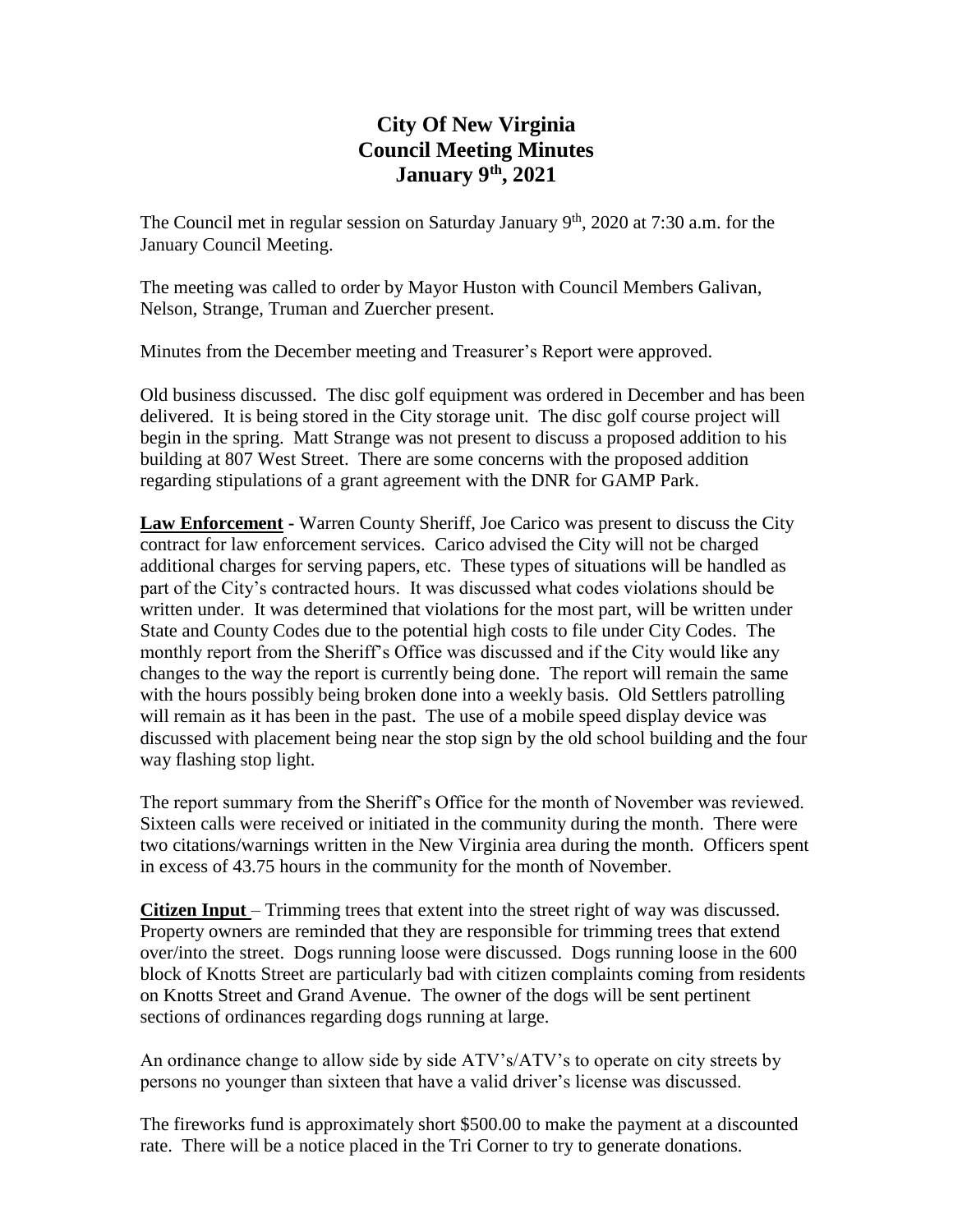Zuercher moved, seconded by Nelson to pass & approve Resolution  $2021-01 - A$ RESOLUTION NAMING CITY STATE BANK AND IOWA PUBLIC INVESTMENT TRUST (IPAIT) DEPOSITORIES OF CITY FUNDS. A roll call vote was taken: 5 ayes, 0 nays. Motion carried.

Nelson moved, seconded Zuercher to designate the Record-Herald & Indianola Tribune as official paper for publication of city budget, State of Iowa Annual Financial Report, ordinances and any other necessary legal publications for 2021. A roll call vote was taken: 5 ayes, 0 nays. Motion carried.

Strange moved, seconded by Truman to designate the Tri Corner Express as official paper for publication of city council meeting minutes, public notices and any other necessary legal publications for 2021. A roll call vote was taken: 5 ayes, 0 nays. Motion carried.

Nelson moved, seconded by Truman to re-appoint Robert Stuyvesant as City Attorney for the City of New Virginia for 2021. A roll call vote was taken: 5 ayes, 0 nays. Motion carried.

Galivan moved, seconded by Nelson to re-appoint Brent Baughman as City Clerk, Jennifer Baughman as Deputy Clerk and Justin Strange as Mayor Pro-tem. A roll call vote was taken: 5 ayes, 0 nays. Motion carried.

Galivan moved, seconded by Zuercher to pass & approve Resolution 2021-02 - A RESOLUTION SETTING THE DATE FOR A PUBLIC HEARING ON PROPOSAL TO ENTER INTO A GENERAL OBLIGATION CORPORATE PURPOSE LOAN AGREEMENT AND TO BORROW MONEY THEREUNDER IN A PRINCIPAL AMOUNT NOT TO EXCEED \$166,000.00. A roll call vote was taken: 5 ayes, 0 nays. Motion carried.

Water Utilities discussed. Matt Strange advised he has low water pressure in the second level of his shop building. The water pressure was checked at the fire station and found to 45psi which is a normal reading. A pressure check will be done on the fire hydrant at Knotts & West Street. There is no indication of any leaks in the water main along West Street at the north end of town.

Ordinance update questions were reviewed. Residential and commercial zoning areas were reviewed. Adding School Bus Stop Ahead signs to pertinent ordinances was discussed. Commercial truck parking and start-up/warm-up time with the earliest time to be 5 a.m. was discussed.

The 2021-22 city budget was discussed. Galivan moved, seconded by Nelson to assume GAMP activities into the city budget. A roll call vote was taken: 5 ayes, 0 nays. Motion carried.

The proposed 2021-22 city budget will be completed and ready for Council review at the February  $6<sup>th</sup>$ , 2021 council meeting.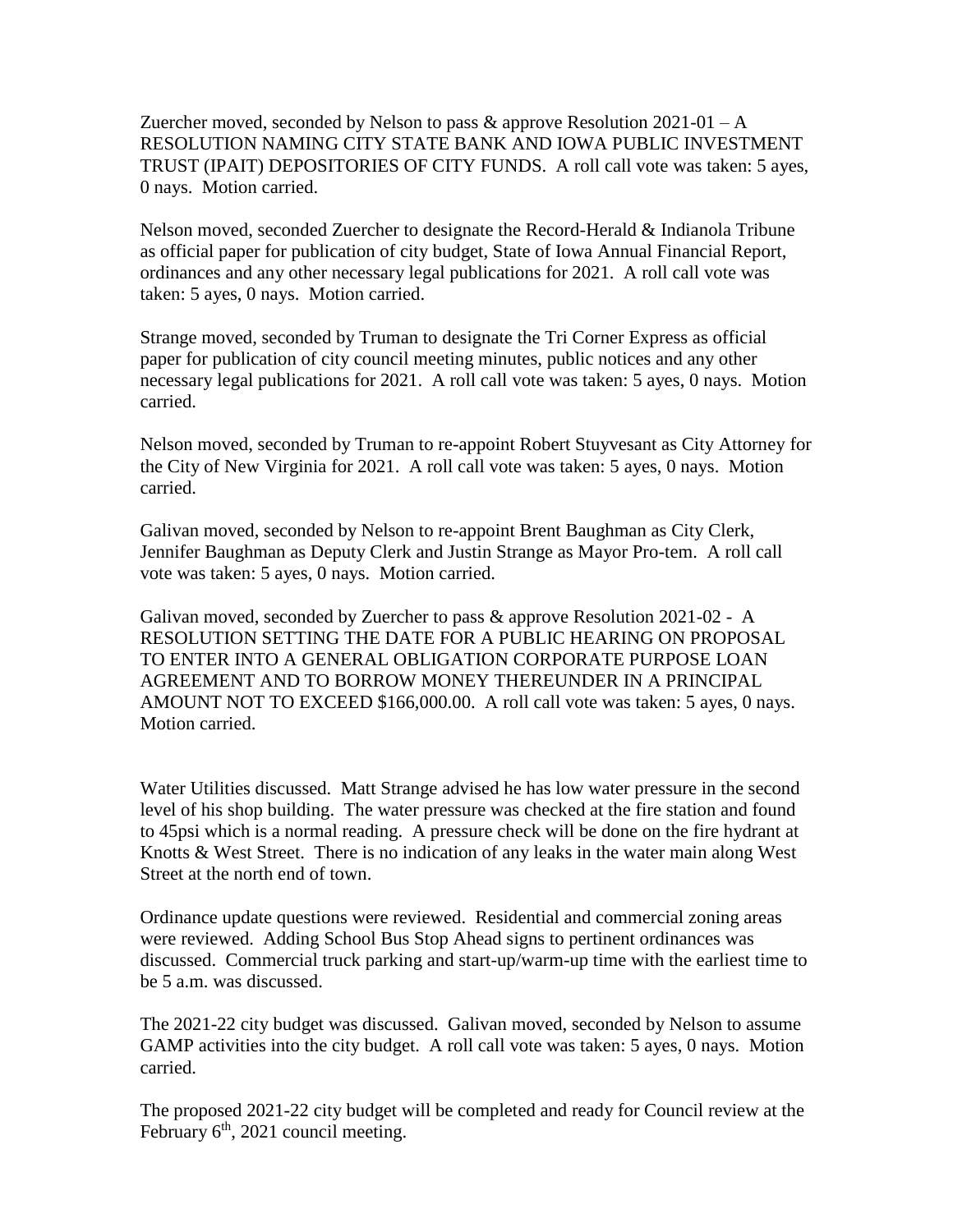## **GAMP FINANCIAL UPDATE January 9, 2021**

The following are the balances for the GAMP accounts: Money Market \$34945.16; Regular Account \$1016.08. The rentals for the next few months continue to be few due to the current COVID guidance. We still have a few groups utilizing the building and with each use, we have had an extra cleaning and sanitizing process done. We have purchased hand sanitizing stations to use at the building as well. Brent hopes to get those up soon as well as the automated external defibrillator (AED). We are still strongly suggesting all who enter wear masks and social distancing. We are also asking renters to operate at the 50% capacity.

## **NEW VIRGINIA PLAYGROUND COMMITTEE UPDATE**

The New Virginia Playground Committee has not met due to COVID-19. We plan to schedule a meeting this month. Jennifer spoke with Prairie Meadows in regards to an extension on our grant for the second shelter house. We have been granted an extension until June 1, 2021. We will make plans to accomplish the shelter before then. The account balance is \$11856.82.

Loren Ditzler emailed a grant opportunity for our parks. It is called the 2021 Mini Grant here is the information:

The Iowa Foundation for Parks & Recreation Mini Grants is to provide funding for leisure facilities, activities, events, or programs to promote and improve leisure opportunities and amenities for citizens in small Iowa communities. Grant Application Criteria & Requirements: A. Applicants must be a Park & Recreation Department or local organized ongoing agency/group/organization/association within an Iowa community with a population of 10,000 or less. B. A match of a minimum of 50% of the requested grant amount is required. Match may be cash, donated items, or donated labor. Labor = hourly value of \$10.00/hr. C. IFPR grant money must be the last money in to complete the project or the project must have a letter of commitment to support the remaining project balance. D. Applicant may apply for up to \$1,000.00. E. Grant money is to be used for hard assets only (e,g, equipment, supplies, brick/mortar). No consumables, administrative/indirect costs, or personnel expenses. F. Project may be a physical item, recreation program, or event. G. Project must be completed within one year of the grant award. H. Project must be available and open to the general public. I. 2020 grant recipients must wait one year before reapplying for the IFPR Mini Grant.

Are there any projects the Council would like to see in our parks which would fall under these guidelines?

## **KEEP IOWA BEAUTIFUL PROGRAM**

The account balance is \$9521.28. There was no meeting in December. The window panels on the second story of The Depot Restaurant will be painted with a Home Town Theme. High school students are working on the designs for the panels. After the start of the new year, the Committee will discuss new ideas for 2021.